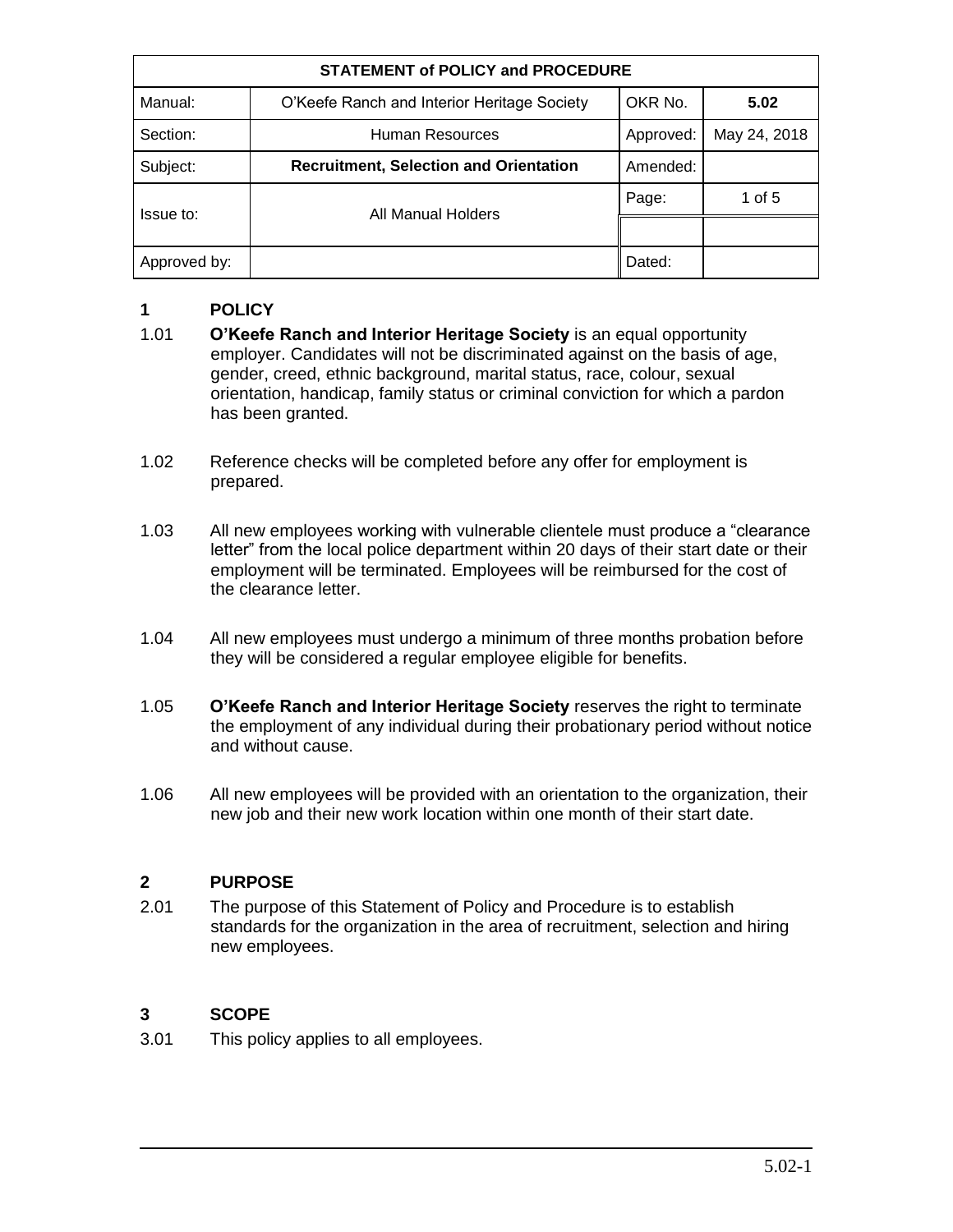| <b>STATEMENT of POLICY and PROCEDURE</b> |                                               |            |             |
|------------------------------------------|-----------------------------------------------|------------|-------------|
| Manual:                                  | O'Keefe Ranch and Interior Heritage Society   | OKR No.    | 5.02        |
| Section:                                 | Human Resources                               | Issued:    | May 24 2018 |
| Subject:                                 | <b>Recruitment, Selection and Orientation</b> | Effective: |             |
| Issue to:                                | All Manual Holders                            | Page:      | 2 of 5      |
|                                          |                                               | Replaces:  |             |
| Issued by:                               |                                               | Dated:     |             |

### **4 RESPONSIBILITY**

- 4.01 It is the responsibility of the Operations Director to develop job postings, post opportunities internally and externally, recruit candidates, screen applicants, select a short list for interviews and schedule interviews.
- 4.02 It is the responsibility of the Operations Director to recruit and convene a selection committee for job opportunities of the Leadership Team.
- 4.03 It is the responsibility of the selection committee to plan interviews, develop questions and conduct interviews for job opportunities for which the committee has been convened.
- 4.04 It is the responsibility of the Operations Director to obtain approval from the Finance Director for any job offer he or she makes and to make job offers to selected candidates.
- 4.05 It is the responsibility of the Operations Director to arrange for orientation of a new employee.
- 4.06 It is the responsibility of the President of the board of directors or his/her delegate to act as the Operations Director for the Finance Director position.

### **5 DEFINITIONS**

None

# **6 REFERENCES and RELATED STATEMENTS of POLICY and PROCEDURE**

*Provincial Employment Standards Act Provincial Human Rights Code Federal or Provincial Privacy Act* OKR 2.03 – Roles and Responsibilities OKR 2.04 – Ethics OKR 2.05 – Risk Management OKR 2.06 – Strategic and Business Planning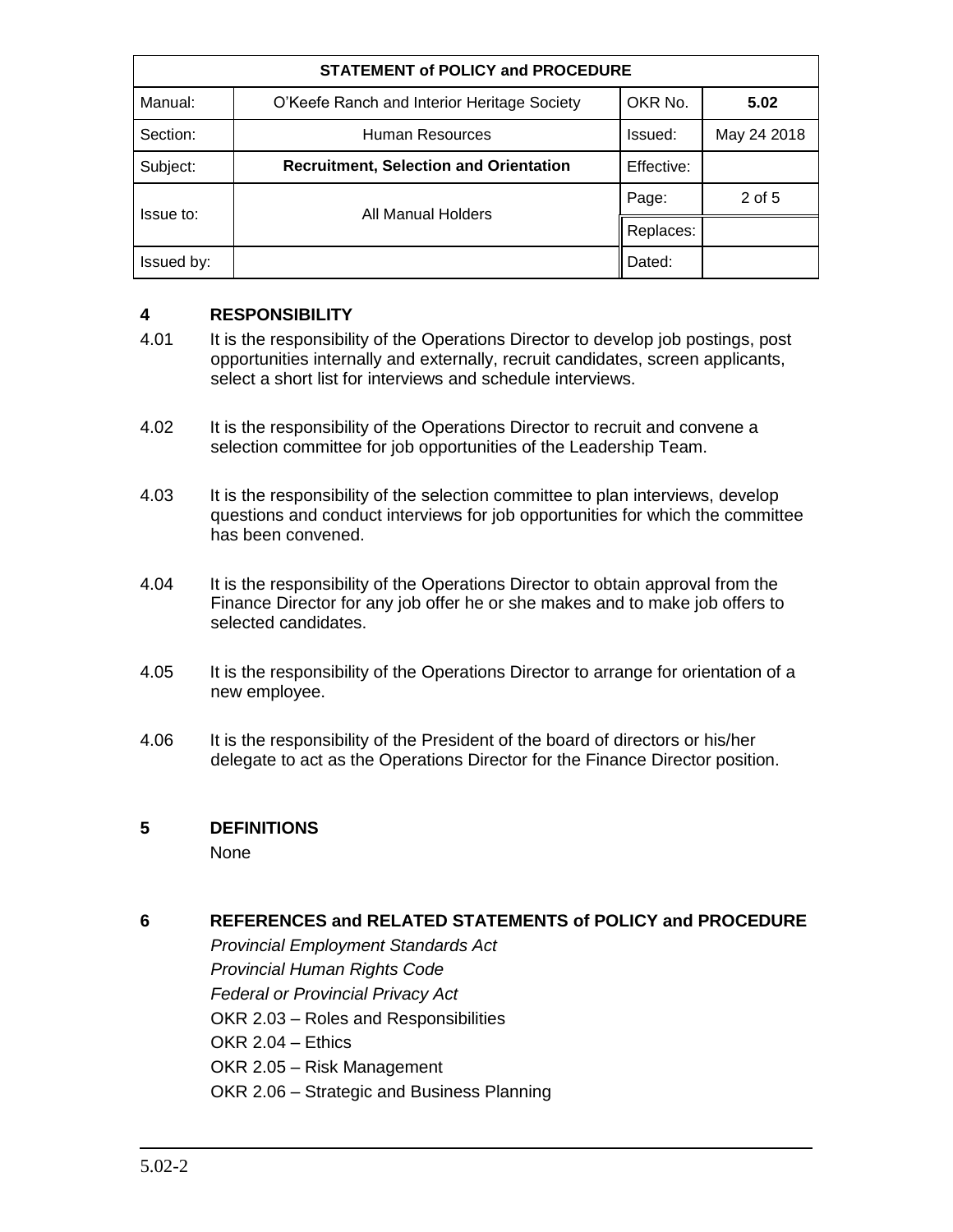| <b>STATEMENT of POLICY and PROCEDURE</b> |                                               |           |              |
|------------------------------------------|-----------------------------------------------|-----------|--------------|
| Manual:                                  | O'Keefe Ranch and Interior Heritage Society   | OKR No.   | 5.02         |
| Section:                                 | Human Resources                               | Approved: | May 24, 2018 |
| Subject:                                 | <b>Recruitment, Selection and Orientation</b> | Amended:  |              |
| Issue to:                                | <b>All Manual Holders</b>                     | Page:     | 3 of 5       |
|                                          |                                               |           |              |
| Approved by:                             |                                               | Dated:    |              |

OKR 5.01 – Human Resources Primer

OKR 5.03 – Performance Planning and Management

OKR 5.04 – Volunteer Management

OKR 5.05 – Compensation and Working Conditions

# **7 PROCEDURES**

# 7.01 **Hiring Approval**

- (a) Replacement hiring for an existing position may be undertaken, without authorization, by the Operations Director for that position, so long as the compensation for the position is in the approved budget.
- (b) New or altered positions may be posted only after approval to hire has been obtained from the President
- (c) Hiring of the Leadership Team is through the Selection Committee.

# 7.02 **Selection Committees**

- (a) Selection Committees may be made up by anywhere from two to four members chosen from the following categories:
	- (i) Operations Director
	- (ii) Board Member
	- (iii) Human Resources specialist
- (b) Before candidates are scheduled for interviews for an available position, an interview protocol must be developed and agreed to by the selection committee. The interview protocol should contain:
	- (i) Identification of who will provide opening comments.
	- (ii) Identification of who will describe the position and the interview process.
	- (iii) Questions to validate information provided in the candidate's application and assignment of questions to interviewers.
	- (iv) Questions to test the depth and breadth of the candidate's skills and experience and assignment of questions to interviewers.
	- (v) Identification of who will invite and answer candidate's questions.
	- (vi) Identification of who will close the interview.

# 7.03 **Interviews**

(a) The Operations Director will screen applicants and provide the selection committee with copies of the applications for those selected for interview.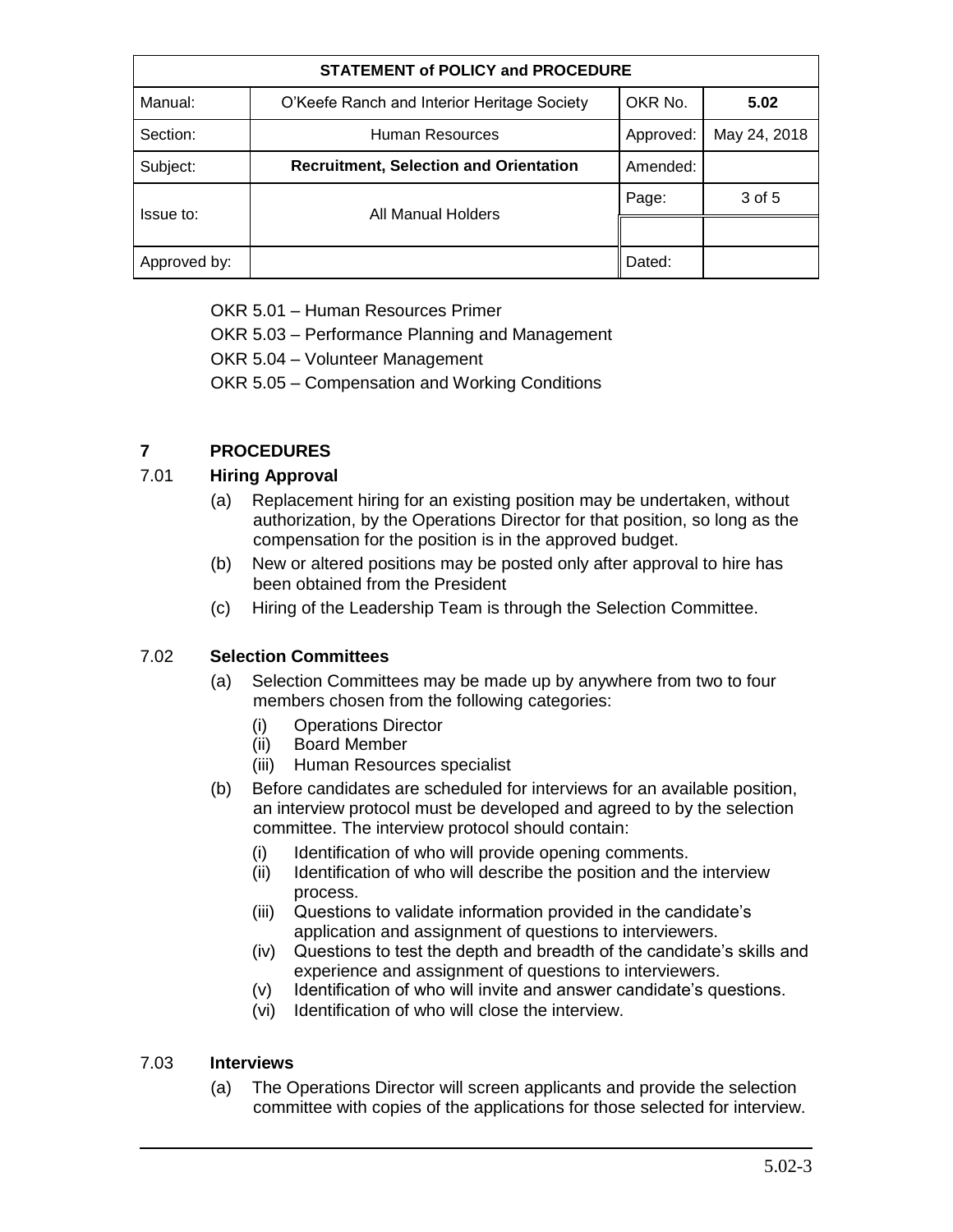| <b>STATEMENT of POLICY and PROCEDURE</b> |                                               |            |             |
|------------------------------------------|-----------------------------------------------|------------|-------------|
| Manual:                                  | O'Keefe Ranch and Interior Heritage Society   | OKR No.    | 5.02        |
| Section:                                 | Human Resources                               | Issued:    | May 24 2018 |
| Subject:                                 | <b>Recruitment, Selection and Orientation</b> | Effective: |             |
| Issue to:                                | All Manual Holders                            | Page:      | 4 of 5      |
|                                          |                                               | Replaces:  |             |
| Issued by:                               |                                               | Dated:     |             |

- (b) The Operations Director will schedule interviews, make arrangements for interview space and provide the selection committee with location information and an interview schedule.
- (c) The selection committee may, at its option, utilize a scoring sheet for candidates it interviews.
- (d) After each interview, the selection committee will provide its comments and feedback to the Operations Director. However, the Operations Director will make the final decision.

# 7.04 **Reference Checks**

- (a) The Operations Director will perform reference checks on a minimum of two selected candidates. Two out of three references for an individual are considered sufficient.
- (b) Job offers may not be made until reference checks are complete.

### 7.05 **Job Offers**

- (a) All job offers will be made in writing.
- (b) Job offers will contain at a minimum:
	- (i) The job title.
	- (ii) The location of the job.
	- (iii) The start date.
	- (iv) The salary or wage rate being offered.
	- (v) Additional compensation being offered (performance bonus, benefits coverage, pension/RRSP contribution, perquisites).
	- (vi) Any conditions the candidate must fulfil (medical exam, proof of insurance).
	- (vii) The probationary period for the position.
	- (viii) A request for acceptance of the offer in writing.
- (c) Applicants who have been asked to supply a clearance letter from the local police department must do so within 20 days of commencing employment or their offer of employment will be withdrawn.

### 7.06 **Orientation**

(a) The Operations Director will arrange for appropriate orientation for every new employee.